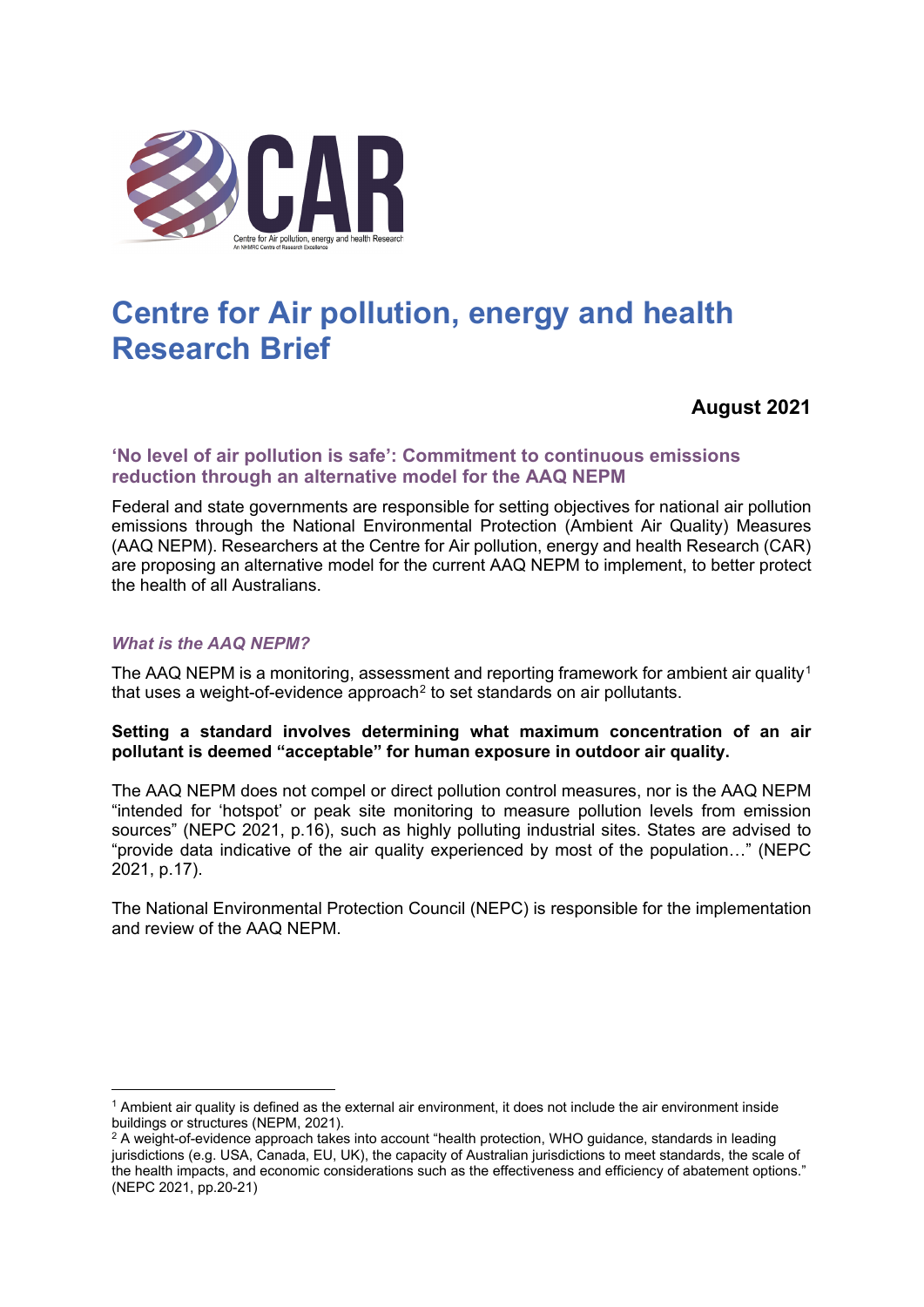#### *Why is an alternative model needed?*

The most recent and best available evidence concludes that **there is no safe level of air pollution** (Liu et al 2019; Hanigan et al 2019). Australia should therefore adopt a framework that seeks to **continuously reduce air pollution emissions over time** to reduce the potential and actual harm that air pollution causes Australians.

A continuous emissions reduction approach is consistent with the Desired Environmental Outcome of the AAQ NEPM, which was recently updated to pursue:

"…ambient air quality that *minimises the risk* of adverse health impacts from exposure to air pollution" (NEPC 2021, p.12; emphasis added).

## **Standard-setting, as is used by the AAQ NEPM, sets thresholds for exposure to air pollution that contradict a minimal risk and exposure approach.**

This is because there is no incentive to reduce or even maintain air pollution levels if they are below the threshold. In addition, because locations are meant to provide ambient air quality levels, monitoring stations are often placed in locations that do not capture high concentrations of air pollution associated with transport emissions (i.e. near roads) or industrial emissions (i.e. near industrial sites).

Air pollution standards in Australia were set at thresholds higher than that at which human health impacts were thought to occur. This is partly a result of the weight-of-evidence approach, which considers the economic costs of abatement policies alongside benefits to health from emissions reduction. As a result, industry often has a disproportionate influence on the thresholds that are set.

To implement sufficient air quality improvements through the AAQ NEPM, an ambitious alternative model that seeks to continuously reduce air pollutants over time is required to protect all Australians, particularly those vulnerable to air pollution (Zosky et al 2021).

#### *What alternative models can help us to achieve continuous air pollution reduction?*

#### *1. The need to pursue an ambitious, longer-term goal on pollution reduction*

The European Union (EU) approach to air pollution reduction offers one alternative model to the AAQ NEPM. The EU has set "emission ceilings" (total emission limits) for air pollutants, as well as longer-term emission **reduction targets** to reduce air pollutants over time (see Figure 1 below). The EU intends to review and strengthen air pollution emissions reduction targets every ten years, with a vision to achieve zero pollution for air, water and soil by 2050 (EC 2021).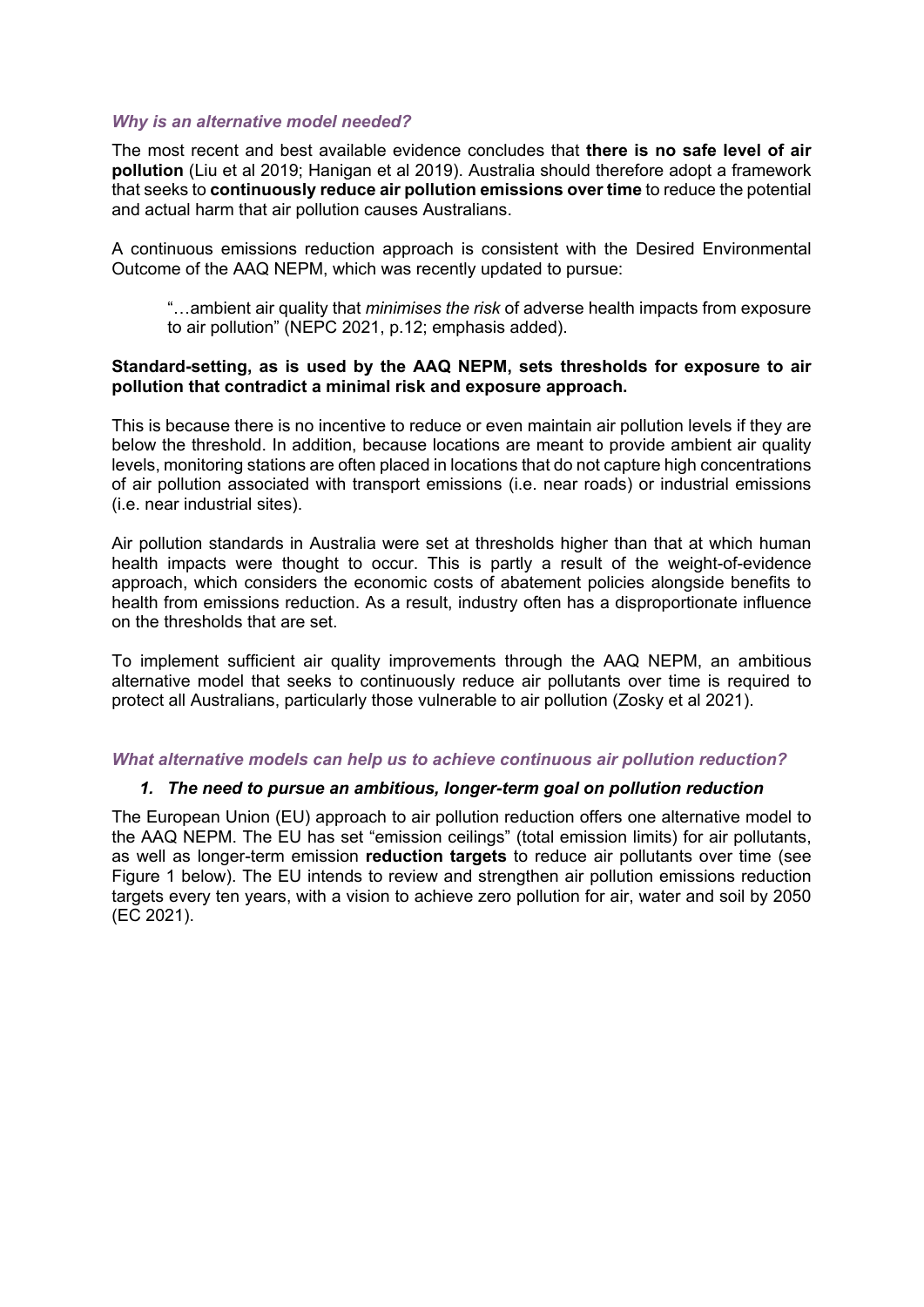

# *2. Account for the most recent scientific evidence on pollution-related health impacts*

Canada implements an Air Quality Management System (AQMS) that "provides a framework for collaborative action across Canada to further protect human health and the environment from harmful air pollutants through continuous improvement of air quality" (Canadian Council of Ministers of the Environment n.d.). The AQMS includes air quality standards, as well as air zone management, industrial emissions requirements, airshed coordination and transportspecific initiatives to address mobile sources of air pollution.

# **3.** *The need to address point source pollution*

California established a Community Air Protection Program (CAPP) in 2018 to target air pollution in communities most impacted by air pollution (CARB 2021). The first state-wide program of its kind in the United States, the program focuses on the co-design of strategies with an initial ten communities to measure air pollution and reduce health impacts. Funding to support early pollution reduction actions is available to facilitate the deployment of cleaner technologies and to support community participation in the program. Local polluting industries are required to accelerate their retrofitting activities and provide greater access to emissions data.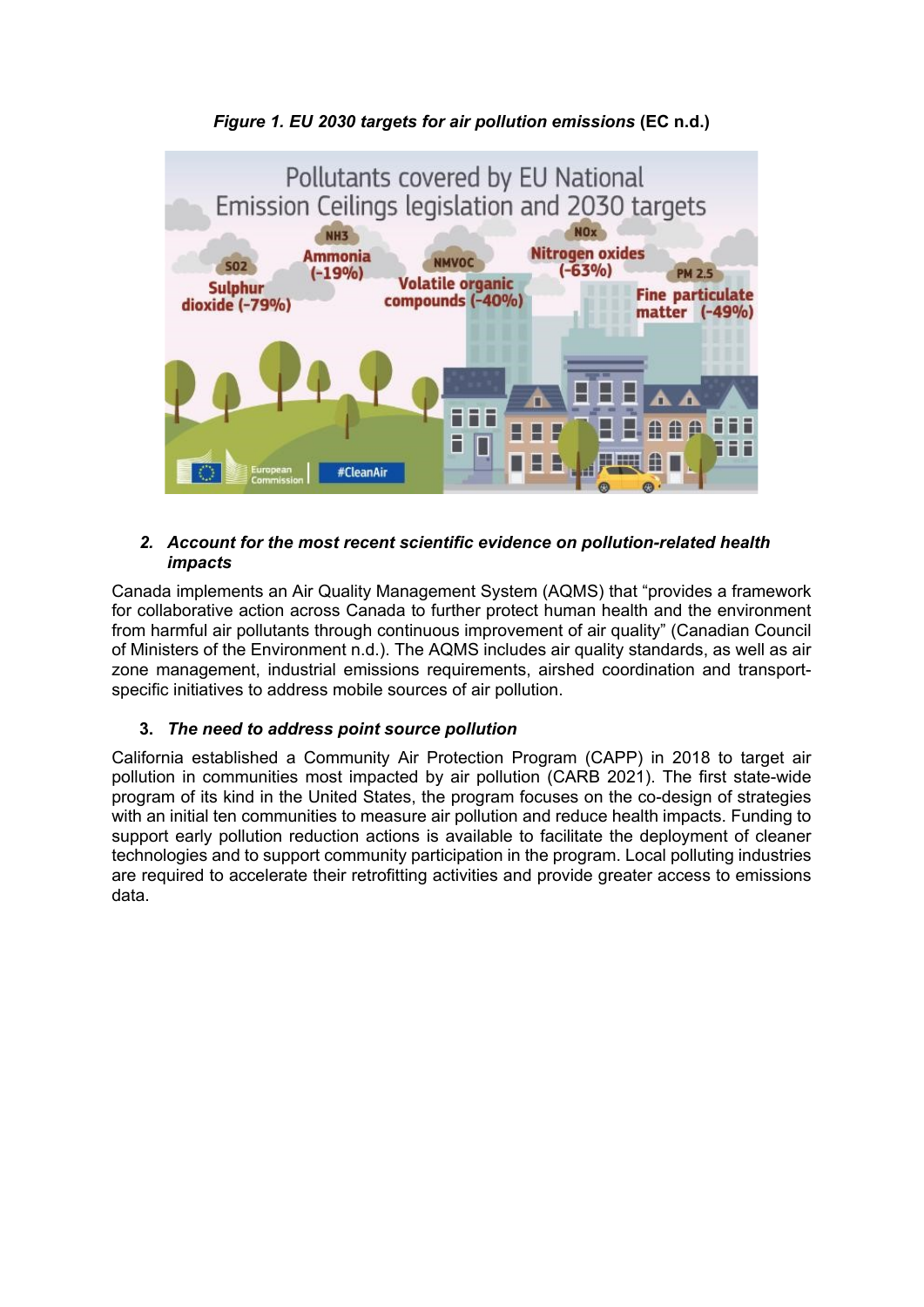## *What are the implications of an alternative air pollution reduction model in Australia?*

Implementing an ambitious approach to continuous emissions reduction has implications for the current governance of air quality in Australia. Specifically:

- the proposed alternative model is only feasible if underpinned by a commitment from Australian federal and state governments to **pursue an ambitious, longer-term goal on pollution reduction**, similar to the EU (i.e a target of zero air pollution by 2050).
- the weight-of-evidence approach currently used to set standards is based on a methodology prepared in 2011 (NEPC 2011). The methodology needs to be updated to **take into account the most recent scientific evidence on pollution-related health impacts**, and would need to be amended to guide the setting of progressively more stringent air pollution emissions reduction targets nationally and state-wide.
- the proposed alternative model is only viable if **point source pollution is addressed and commensurate legal action is taken following a compliance breach**. Consequently, the introduction of additional monitoring requirements and the expansion of the current monitoring network to cover specific significant pollution sources (such as individual industry premises) is needed. Specifically, we recommend the introduction of a complementary lower cost sensor network that may include hundreds of localised monitors. While lower cost sensors can be less accurate than the national monitoring network, calibrating the lower cost sensors could provide a useful resource and information for both the government and the public on ambient air quality. It also presents an opportunity for citizen science and engagement with air quality, which would positively affect air quality literacy levels across Australia. Beyond monitoring, additional regulatory frameworks would need to be considered to ensure enforcement of, and compliance with, standards at industrial sites.